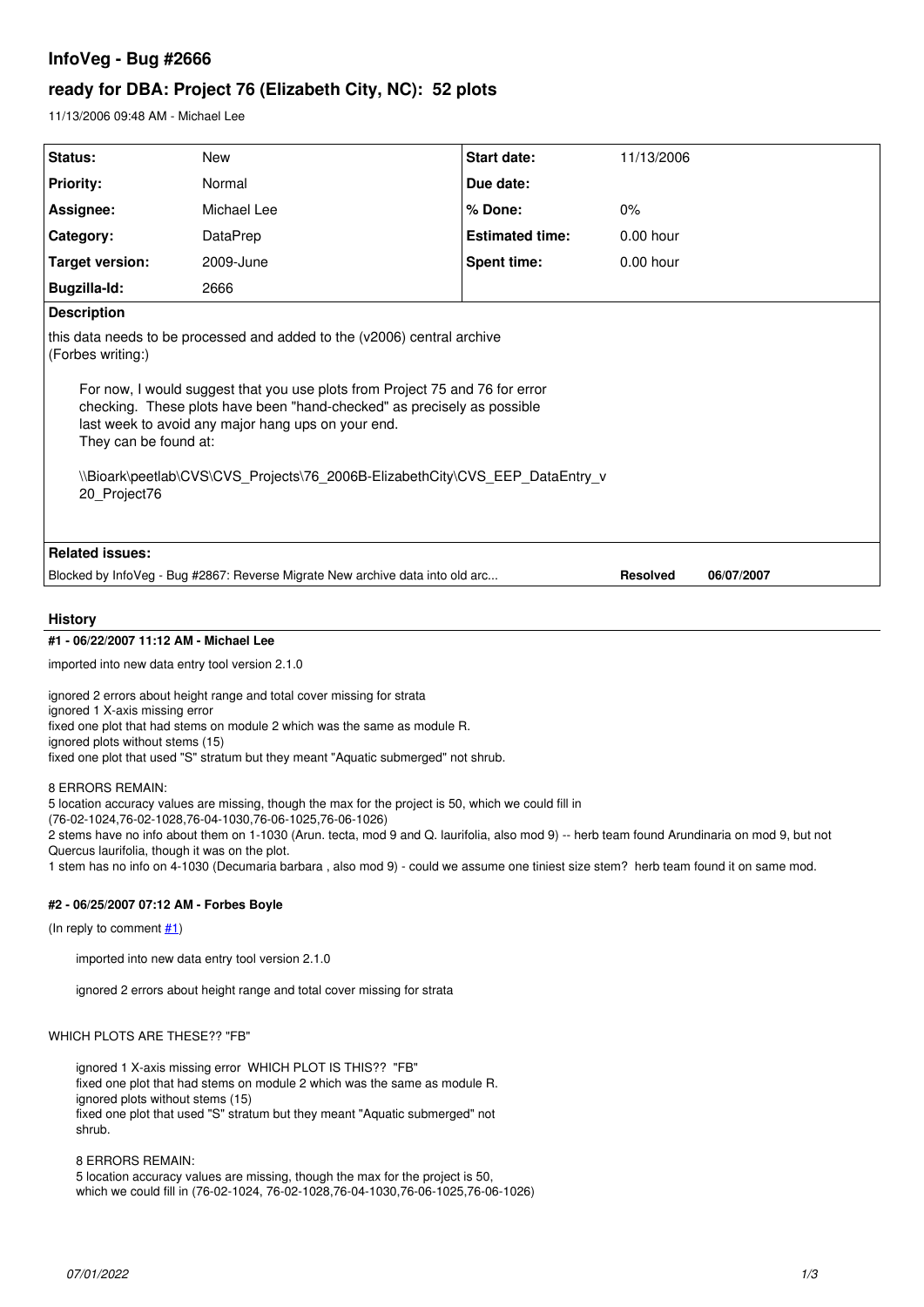```
76 - 02 - 1024 = 10 m
76 - 02 - 1028 = 50 m
76 - 04 - 1030 = 50 m
76 - 06 - 1025 = 10 m
76 - 06 - 1026 = 10 m
"FB"
```
2 stems have no info about them on 1-1030 (Arun. tecta, mod 9 and Q. laurifolia, also mod 9) -- herb team found Arundinaria on mod 9, but not Quercus laurifolia, though it was on the plot.

**MAJOR ERROR**---THERE WAS AN ENTIRE LINE SKIPPED IN THE STEM ENTRY FOR MODULE 9 OF THIS PLOT. I HAVE FIXED THE ERROR IN THE ENTRY DATA BASE FILE: \\Bioark\peetlab\CVS\CVS\_Projects\76\_2006B-ElizabethCity\76-Data\_v210 IS THIS OUR COPY OF RECORD LOCATION??? "FB" I ADDED QUERCUS LAURIFOLIA TO MODULE 9 (1311), ASSUMING THIS SPECIES WAS OVERLOOKED BY THE COVER DATA RECORDERS BUT OBSERVED BY THE WOODY STEM RECORDERS. "FB"

1 stem has no info on 4-1030 (Decumaria barbara , also mod 9) - could we assume one tiniest size stem? herb team found it on same mod.

### YES. I MADE THE CHANGE. "FB"

#### **#3 - 06/25/2007 08:45 AM - Michael Lee**

(In reply to comment  $\frac{\#2}{\ }$ )

(In reply to comment  $#1$ )

imported into new data entry tool version 2.1.0

ignored 2 errors about height range and total cover missing for strata

### WHICH PLOTS ARE THESE?? "FB"

ML: I can't access Elymus now to access this data, as PEL is logged in, but you can "View errors" from the Data Entry tab to see what errors there are. When I say "ignore" I don't mean the Entry tool's ignore function, I just left the error there.

ignored 1 X-axis missing error WHICH PLOT IS THIS?? "FB"

#### ML: ditto as above

fixed one plot that had stems on module 2 which was the same as module R. ignored plots without stems (15) fixed one plot that used "S" stratum but they meant "Aquatic submerged" not shrub.

8 ERRORS REMAIN: 5 location accuracy values are missing, though the max for the project is 50, which we could fill in (76-02-1024, 76-02-1028,76-04-1030,76-06-1025,76-06-1026)

 $76 - 02 - 1024 = 10$  m  $76 - 02 - 1028 = 50$  m  $76 - 04 - 1030 = 50$  m  $76-06-1025 = 10$  m  $76 - 06 - 1026 = 10$  m "FB"

ML: I can fill these in when I next log into project 76.

2 stems have no info about them on 1-1030 (Arun. tecta, mod 9 and Q. laurifolia, also mod 9) -- herb team found Arundinaria on mod 9, but not Quercus laurifolia, though it was on the plot.